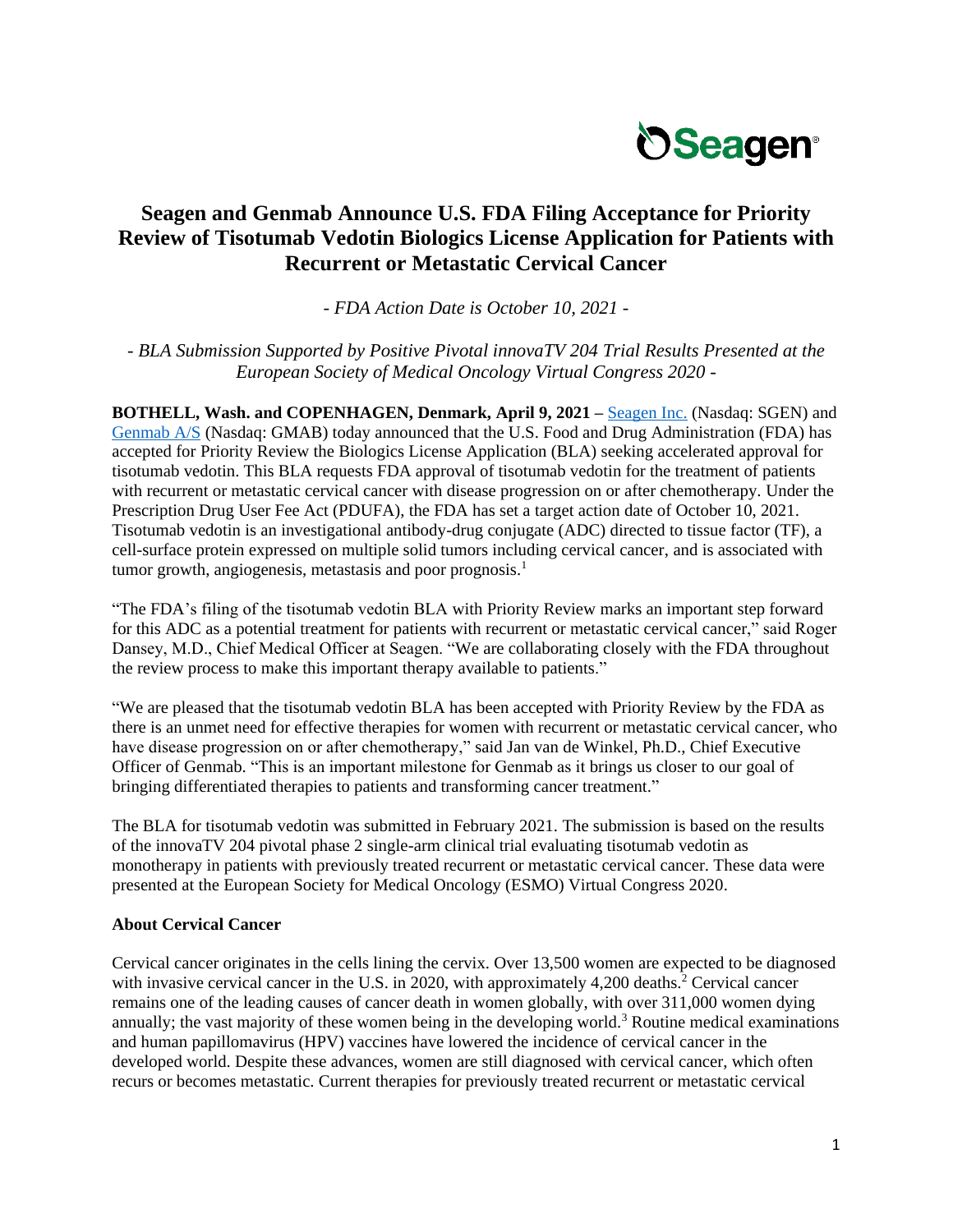cancer generally result in limited objective response rates of typically less than 15 percent with median overall survival ranging from  $6.0$  to 9.4 months.<sup>4-10</sup>

## **About the innovaTV 204 Trial**

The innovaTV 204 trial (also known as GCT1015-04 or innovaTV 204/GOG-3023/ENGOT-cx6) is an ongoing single-arm, global, multicenter study of tisotumab vedotin for patients with recurrent or metastatic cervical cancer who were previously treated with doublet chemotherapy with or without bevacizumab. Additionally, patients were eligible if they had received up to two prior lines of therapy in the recurrent or metastatic setting. In the study, 101 patients were treated with tisotumab vedotin at multiple centers in the U.S. and Europe. The primary endpoint of the trial was confirmed objective response rate per Response Evaluation Criteria in Solid Tumors (RECIST) v1.1 as assessed by independent central review. Key secondary endpoints included duration of response, progression-free survival, overall survival, safety and tolerability.

The study was conducted by Genmab in collaboration with Seagen, European Network of Gynaecological Oncological Trial Groups (ENGOT) and the Gynecologic Oncology Group (GOG) Foundation. For more information about the phase 2 [innovaTV 204](https://clinicaltrials.gov/ct2/show/NCT03438396?term=NCT03438396&rank=1https://clinicaltrials.gov/ct2/show/NCT03438396?term=NCT03438396&rank=1) clinical trial and other clinical trials with tisotumab vedotin, please visit [www.clinicaltrials.gov.](file:///C:/Users/tlarson/AppData/Local/Microsoft/Windows/INetCache/Content.Outlook/MTR7HIBB/www.clinicaltrials.gov)

## **About Tisotumab Vedotin**

Tisotumab vedotin is an investigational antibody-drug conjugate (ADC) composed of Genmab's fully human monoclonal antibody specific for tissue factor and Seagen's ADC technology that utilizes a protease-cleavable linker that covalently attaches the microtubule-disrupting agent monomethyl auristatin E (MMAE) to the antibody and releases it upon internalization, inducing target cell death. In cancer biology, tissue factor is a cell-surface protein and associated with tumor growth, angiogenesis, metastasis and poor prognosis.<sup>1</sup> Based on its elevated expression in multiple solid tumors and its rapid internalization, tissue factor was selected as a target for an ADC approach. Tisotumab vedotin is being codeveloped by Genmab and Seagen, under an agreement in which the companies share all costs and profits for the product on a 50:50 basis.

Tisotumab vedotin is being evaluated in a global phase 3, randomized clinical trial called innovaTV 301 versus investigator's choice of chemotherapy in recurrent or metastatic cervical cancer. The primary endpoint is overall survival and secondary endpoints include progression-free survival, duration of response, objective response rate, safety and tolerability. Enrollment is ongoing and the study is intended to support global registrations. In addition, tisotumab vedotin is being evaluated in ongoing clinical trials as monotherapy in recurrent or metastatic cervical cancer, ovarian cancer, and other solid tumors and in combination with commonly used therapies in recurrent or metastatic cervical cancer. These trials are evaluating tisotumab vedotin on a weekly or every three-week dosing schedule. More information about the [innovaTV 301 clinical trial,](https://www.clinicaltrials.gov/ct2/show/NCT04697628?term=tisotumab+vedotin&draw=2&rank=8) including enrolling sites, as well as other ongoing clinical trials is available at [www.clinicaltrials.gov.](file:///C:/Users/tlarson/AppData/Local/Microsoft/Windows/INetCache/Content.Outlook/MTR7HIBB/www.clinicaltrials.gov)

## **About Seagen**

Seagen is a global biotechnology company that discovers, develops and commercializes transformative cancer medicines to make a meaningful difference in people's lives. Seagen is headquartered in the Seattle, Washington area, and has locations in California, Canada, Switzerland and the European Union. For more information on our marketed products and robust pipeline, visit [www.seagen.com](http://www.seagen.com/) and follow [@SeagenGlobal](https://twitter.com/SeagenGlobal) on Twitter.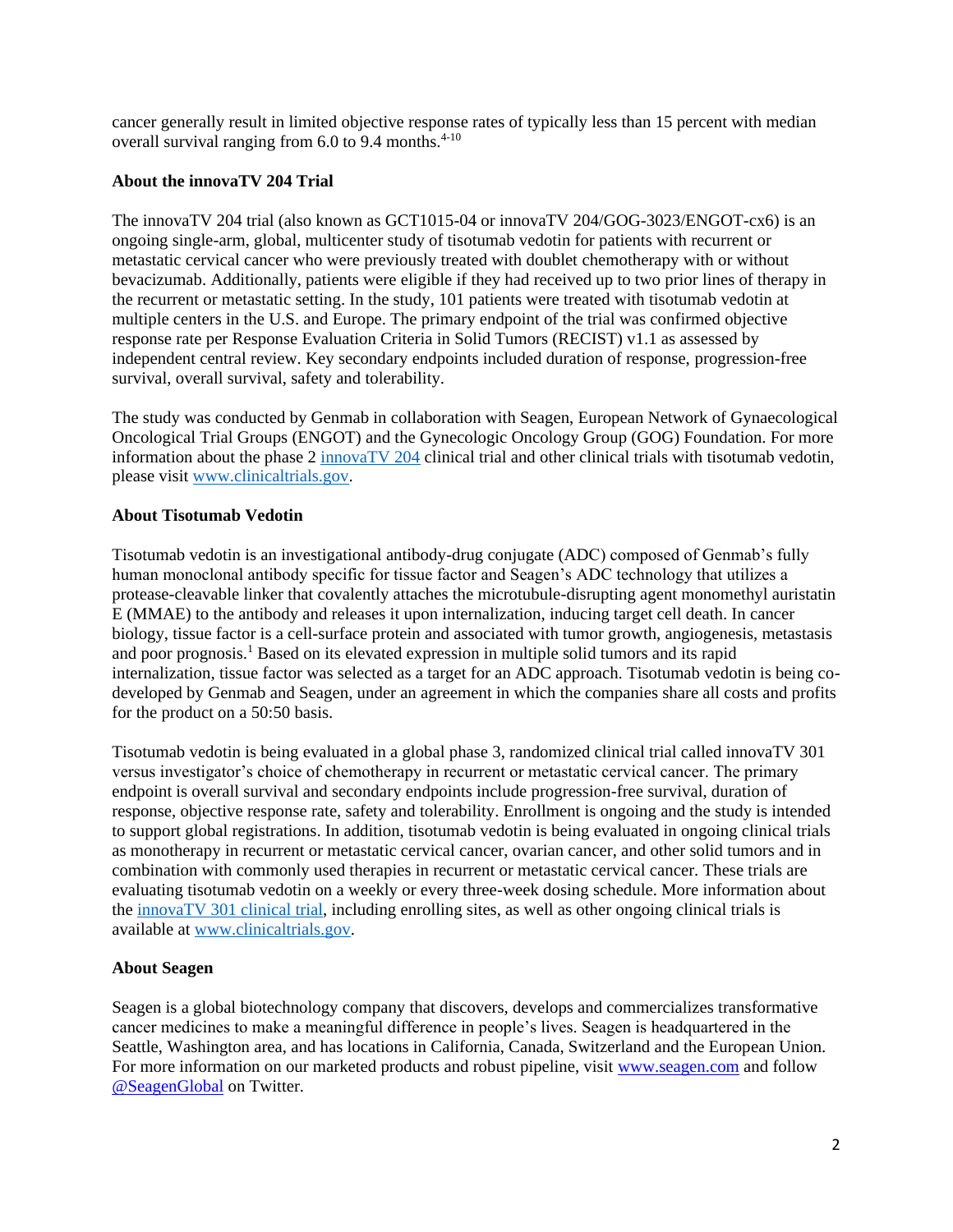#### **About Genmab**

Genmab is an international biotechnology company with a core purpose to improve the lives of patients with cancer. Founded in 1999, Genmab is the creator of multiple approved antibody therapeutics that are marketed by its partners. The company aims to create, develop and commercialize differentiated therapies by leveraging next-generation antibody technologies, expertise in antibody biology, translational research and data sciences and strategic partnerships. To create novel therapies, Genmab utilizes its nextgeneration antibody technologies, which are the result of its collaborative company culture and a deep passion for innovation. Genmab's proprietary pipeline consists of modified antibody candidates, including bispecific T-cell engagers and next-generation immune checkpoint modulators, effector function enhanced antibodies and antibody-drug conjugates. The company is headquartered in Copenhagen, Denmark with locations in Utrecht, the Netherlands, Princeton, New Jersey, U.S. and Tokyo, Japan. For more information, please visit [Genmab.com.](https://www.genmab.com/)

## **Seagen Forward Looking Statements**

Certain of the statements made in this press release are forward looking, such as those, among others, relating to the potential FDA approval of tisotumab vedotin for the treatment of patients with recurrent or metastatic cervical cancer with disease progression on or after chemotherapy based on the results of the innovaTV 204 trial, the timing of any potential FDA approval and the therapeutic potential of tisotumab vedotin. Actual results or developments may differ materially from those projected or implied in these forward-looking statements. Factors that may cause such a difference include without limitation the possibility that the Biologics License Application submission based on the innovaTV 204 trial may not be ultimately approved by the FDA in a timely manner or at all or with the requested label; that subsequent clinical trials may fail to establish sufficient efficacy; that adverse events or safety signals may occur; and that adverse regulatory actions may occur. More information about the risks and uncertainties faced by Seagen is contained under the caption "Risk Factors" included in the Company's Annual Report on Form 10-K for the year ended December 31, 2020 filed with the Securities and Exchange Commission. Seagen disclaims any intention or obligation to update or revise any forward-looking statements, whether as a result of new information, future events or otherwise, except as required by law.

## **Genmab Forward Looking Statements**

*This Company Announcement contains forward looking statements. The words "believe", "expect", "anticipate", "intend" and "plan" and similar expressions identify forward looking statements. Actual results or performance may differ materially from any future results or performance expressed or implied by such statements. The important factors that could cause our actual results or performance to differ materially include, among others, risks associated with pre-clinical and clinical development of products, uncertainties related to the outcome and conduct of clinical trials including unforeseen safety issues, uncertainties related to product manufacturing, the lack of market acceptance of our products, our inability to manage growth, the competitive environment in relation to our business area and markets, our inability to attract and retain suitably qualified personnel, the unenforceability or lack of protection of our patents and proprietary rights, our relationships with affiliated entities, changes and developments in technology which may render our products or technologies obsolete, and other factors. For a further discussion of these risks, please refer to the risk management sections in Genmab's most recent financial reports, which are available on www.genmab.com and the risk factors included in Genmab's most recent Annual Report on Form 20-F and other filings with the U.S. Securities and Exchange Commission (SEC), which are available at www.sec.gov. Genmab does not undertake any obligation to update or revise forward looking statements in this Company Announcement nor to confirm such statements to reflect subsequent events or circumstances after the date made or in relation to actual results, unless required by law.*